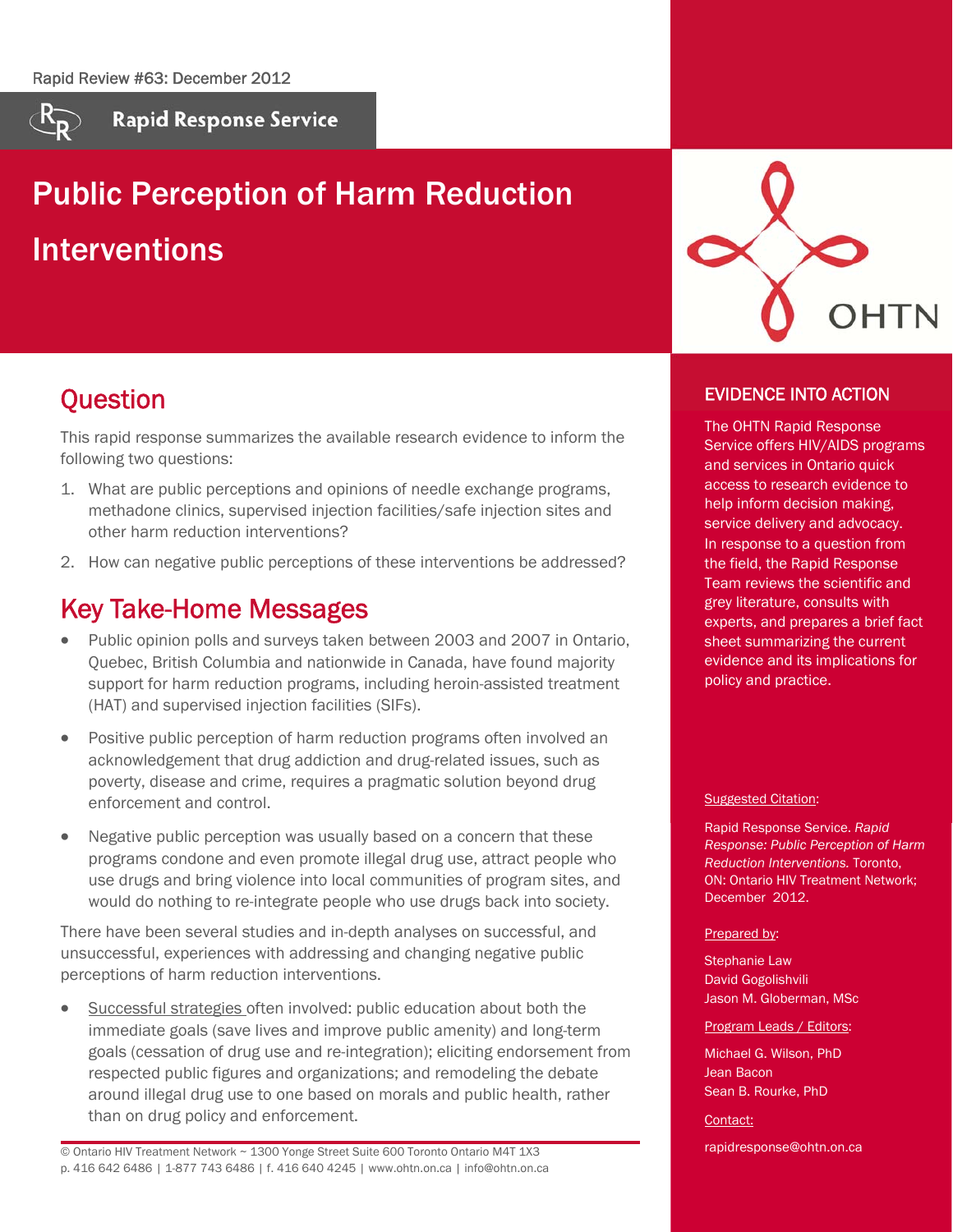### **References**

- 1) UNAIDS. The Warsaw Declaration: A Framework for Effective Action on HIV/AIDS. Warsaw, Poland: UN-AIDS; 2003.
- 2) Strathdee S, Pollini RA. A 21-st Lazarus: the role of safer injection sites in harm reduction and recovery. Addiction 2007;102(6):848-9.
- 3) Public Health Agency of Canada. Epidemiology of Acute Hepatitis C Infection in Canada: Results from the Enhanced Hepatitis Strain Surveillance System (EHSSS). Public Health Agency of Canada 2009;Available from: URL: http:// www.phac-aspc.gc.ca/sti-its-survepi/hcv-epi-eng.php
- 4) Mathers BM, Degenhardt L, Phillips B, Wiessing L, Hickman M, Strathdee SA et al. Global epidemiology of injecting drug use and HIV among people who inject drugs: a systematic review. Lancet 2008;372(9651):1733-45.
- 5) Public Health Agency of Canada. HIV/AIDS Epi Updates. Ottawa, Canada: Centre for Infectious Disease Prevention and Control, Public Health Agency of Canada; 2010.
- 6) Canadian Centre on Substance Abuse. Canadian Addiction Survey: A national survey of Canadians' use of alcohol and other drugs. Ottawa: Canadian Centre on Substance Abuse; 2004.
- 7) Maher L, Salmon A. Supervised injecting facilities: how much evidence is enough? Drug & Alcohol Review 2007;26(4):351-3.
- 8) Strike C, Watson T, Lavigne P, Hopkins S, Shore R, Young D et al. Guidelines for better harm reduction: evaluating implementation of best practice reccommendations for needle and syringe programs (NSPs). Drug and Alcohol Review 2011;26:351-3.
- 9) Ritter A, Cameron J. A review of the efficacy and effectiveness of harm reduction strategies for alcohol, tobacco and illicit drugs. Drug and Alcohol Review 2006;25(6):611-  $24.$
- 10) (Small D. Fools rush in where angels fear to tread Playing God with Vancouver's Supervised Injection Facility in the political borderland. International Journal of Drug Policy 2007;18(1):18-26.

 Unsuccessful strategies often appeared to be the result of insufficient knowledge transfer in and consultation with communities; negative portrayals and messaging in the media; and non-local and culturally insensitive approaches.

## The Issue and Why It's Important

There has been growing local and international support since the 1990s, particularly from the HIV/AIDS and medical community, for harm reduction programs as a pragmatic approach to minimize the harmful consequences of individual behaviours – even if these behaviours are deemed risky or illegal. $(1,2)$ 

Harm reduction interventions are important for preventing HIV and hepatitis B/C for people who use injection drugs because of the high incidence and prevalence rates in this population.(3-5)

According to a national addiction survey in 2006, it is estimated that there are over 4.1 million people in Canada who have injected drugs at some point in their lives, and nearly 270,000 people had reported using injection drugs that year.(6) In Ontario alone, there are approximately 41,000 people who use injection drugs who are at a higher risk of becoming infected with HIV or HCV, and of other drugrelated morbidities and mortality, than the general population.

There is a growing body of evidence internationally, particularly in Western countries, confirming the successes of harm reduction interventions in reducing HIV and HCV transmissions, decreasing drug overdoses, increasing access to and enrolment in drug treatment programs, and minimizing public order issues, among others.(2;7-9) However, in order to scale up harm reduction interventions, there needs to be widespread support from the public that stems from a cultural change in attitudes towards drug addiction. Public opinions and perceptions of harm reduction interventions often have a significant impact on political will to establish and sustain these programs. For example, it has been suggested that the continued existence of InSite – prior to the 2011 Supreme Court decision – has largely been due to the measured support of British Columbians and Canadians. (10;11) In contrast, there have been incidences in the United States where public opposition has led to closure of existing needle exchange programs.(12;13)

Although there has been a growing number of needle exchange programs (NEPs) and methadone treatment clinics across Canada, the same has not occurred for SIFs, despite the positive outcomes of InSite in Vancouver, British Columbia, which is the only SIF in North America. The recent decision from the Supreme Court of Canada to allow InSite to continue operations under an exemption from the federal drug control legislation (14) has created an opportunity for the rest of Canada to follow suit. Thus, it is an opportune time to review public opinions in Canada and to develop strategies that could improve the negative perceptions of harm reduction strategies.

### What We Found

We found 40 published studies, reviews and commentaries that explored public opinions and perceptions of harm reduction programs, and/or discussed experiences with strategies to change them.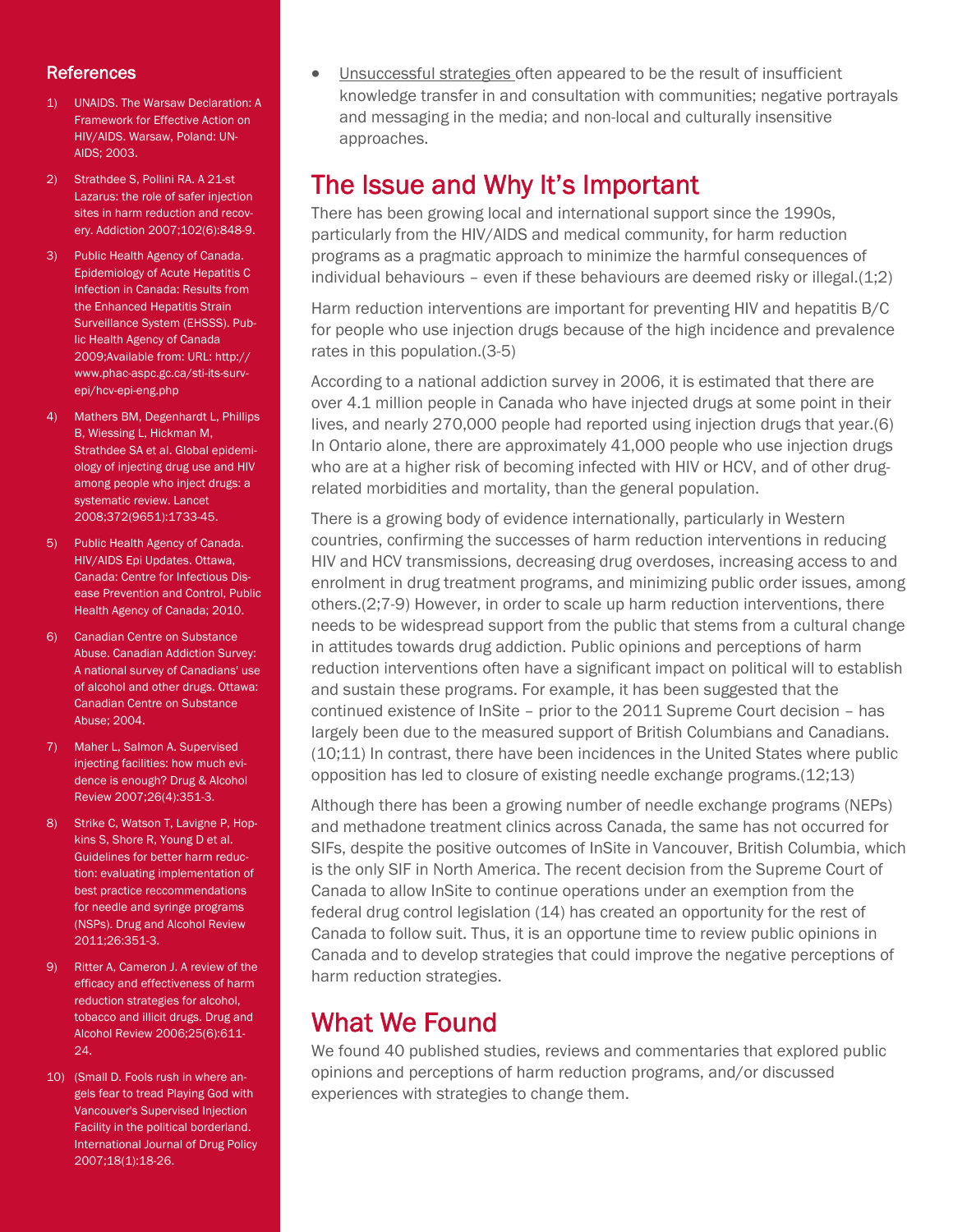#### Public opinion and perceptions

Most studies, polls, and surveys on public opinions and perceptions come from Canada, the U.S., the U.K., and Australia.(10;15-23) These surveys have predominantly found a clear majority supporting different harm reduction programs, ranging from NEPs and SIFs, to HAT and methadone clinics. Some repeated polls in the U.S. and Australia have shown a steady increase in support for these programs since the 1990s.(17;18;21)

A 2006 survey of 1,407 Canadians was completed for Canada's Privy Council Office, commissioned by Prime Minster Stephen Harper's senior staff, to gauge public support for InSite in Vancouver.

The results of the poll indicated that 56% of Canadians want more supervised injection sites to be created in Canada, and another 68% of Canadians support needle exchange. The support was strongest in British Columbia, where 70% of those polled support needle exchanges and 64% support additional safe injection programs.(10;11) Similar trends were found in separate polls conducted in Ontario and Quebec.(16;23) A recent report released from the Toronto and Ottawa Supervised Consumption Assessment Study (TOSCA) (24) found that 56% of more than 900 Ontarians surveyed in 2009 strongly agreed with the establishment of SIFs "if it can be shown that supervised injection facilities reduce neighbourhood problems related to injection drug use." However, this slight majority support changed depending on the goal of establishing the SIFs: the proportion fell to 48% if the establishment was based on reducing overdose deaths or infectious disease among people who use drugs, or on increasing their contact with health and social workers; and fell even more to 31% if they were established to encourage safer drug use.

However, it has been shown that poll results can vary greatly depending on who commissioned the study, as well as on the wording and phrasing of the survey questions.(21) For example, a survey conducted in 1997 by the Human Rights Campaign, a gay and lesbian lobbying group, found 55% of those polled supported NEPs, yet, a poll conducted in the same year by the Family Research Council, a conservative lobbying group, found 62% opposition to NEPs.(25) Vernick et al.(21) systematically reviewed all reported U.S. national surveys on syringe exchange programs between 1987 and 2000, and found that support for NEPs ranged from 29% to 66% over this period of time. They found that word choices such as "drug addicts" would decrease support for NEPs, whereas the words "those addicted to illegal drugs" would increase support. They concluded that there is no consensus in the U.S. public regarding support for NEPs due to the malleable nature of public opinion, and that it would be impossible to assess support over time unless polls and surveys were consistent in language and conducted by independent organizations. However, the findings and conclusions from this review should be interpreted with caution given that the data is from more than 10 years ago and based on public perception from the United States where views may, on average, differ from those in Canada.

The literature suggests there are many possible factors contributing to support for harm reduction programs. Most notably, those with higher income and education, who view people who use drugs as 'ill' people, and who agree that people who use drugs need public support, are more likely to have positive opinions towards these interventions.(16)

- 11) Woods A. Ottawa ignores support for injection sites. The Vancouver Sun 2006 Nov 6.
- 12) (Broadhead RS, van HY, Heckathorn DD. The impact of a needle exchange's closure. Public Health Reports 1999;114(5):439-47.
- 13) Tempalski B, Flom PL, Friedman SR, Des J, Friedman JJ, McKnight C et al. Social and political factors predicting the presence of syringe exchange programs in 96 US metropolitan areas. American Journal of Public Health 2007;97(3):437- 47.
- 14) Wells P. Harper swings and misses on Insite. Maclean's 2011 Oct 10.
- 15) Dolan, K., MacDonald, M., Silins, E., and Topp, L. Needle and syrings programs: A review of the evidence. Canberra: Australian Government Department of Health and Ageing; 2005.
- 16) Cruz MF, Patra J, Fischer B, Rehm J, Kalousek K. Public opinion towards supervised injection facilities and heroin-assisted treatment in Ontario, Canada. International Journal of Drug Policy 2007;18 (1):54-61.
- 17) Salmon AM, Thein HH, Kimber J, Kaldor JM, Maher L. Five years on: what are the community perceptions of drug-related public amenity following the establishment of the Sydney Medically Supervised Injecting Centre? International Journal of Drug Policy 2007;18(1):46-53.
- 18) Thein H, Kimber J, Maher L, Mac-Donald M, Kaldor J. Public opinion towards supervised injecting centres and the Sydnewy Medically Supervised Injecting Centre. International Journal of Drug Policy 2005;16(4):275-80.
- 19) Blendon RJ, Young JT. The public and the war on illicit drugs. Journal of the American Medical Association 1998;79(11):827-32.
- 20) Treloar C, Fraser S. Public opinion on needle and syringe programmes: avoiding assumptions for policy and practice. Drug & Alcohol Review 2007;26(4):355- 61.
- 21) Vernick J, Burris S, Strathdee S. Public opinion about syringe exchange programmes in the USA: An analysis of national surveys. International Journal of Drug Policy 2003;14(5):431-5.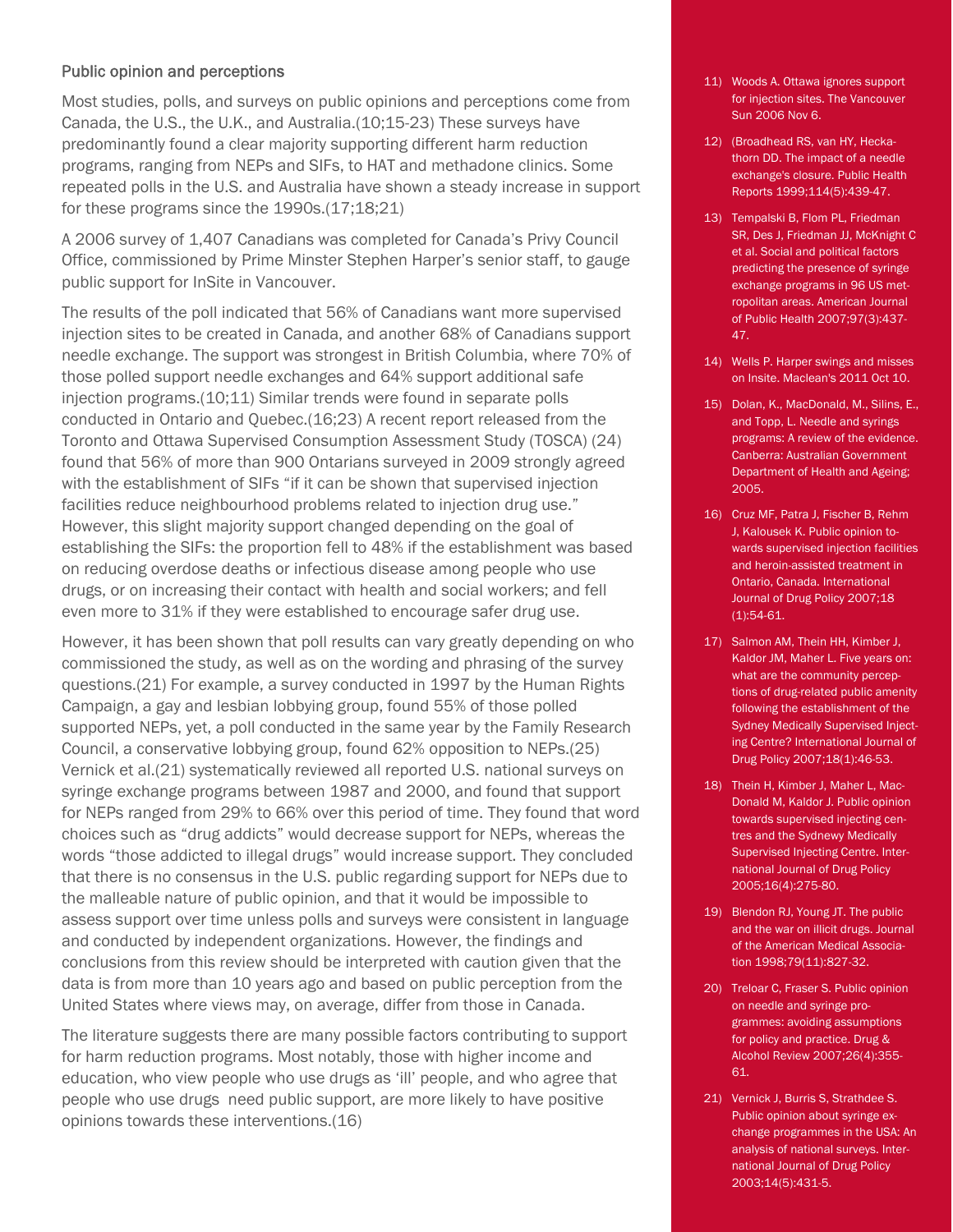- 22) Hathaway AD, Tousaw KI. Harm reduction headway and continuing resistance: insights from safe injection in the city of Vancouver. International Journal of Drug Policy 2008;19(1):11-6.
- 23) Dubé E, Massé R, Noël L. Acceptabilité des interventions en réduction des méfaits: contributions de la population aux débats éthiques de santé publique. Canadian Journal of Public Health 2009;100  $(1):24-8.$
- 24) Bayoumi, A. M., Strike, C., Jairam, J., Watson, T., Enns, E., Kolla, G., Lee, A., Shepherd, S., Hopkins, S., Millson, M., Leonard, L., Zaric, G., Luce, J., Degani, N., Fischer, B., Glazier, R., O'Campo, P., Smith, C., Penn, R., and Brandeau, M. Report of the Toronto and Ottawa Supervised Consumption Assessment Study, 2012. Toronto: St. Michael's Hospital and the Dalla Lana School of Public Health, University of Toronto.; 2012.
- 25) Two polls, two different views on needle exchanges. AIDS Policy & Law 1997;12(18):8.
- 26) McArthur M. Pushing the drug debate: the media's role in policy reform. Australian Journal of Social Issues 1999;34(2):149-65.
- 27) Kimber J, Dolan K, van B, I, Hedrich D, Zurhold H. Drug consumption facilities: an update since 2000. Drug & Alcohol Review 2003;22 (2):227-33.
- 28) Buchanan D, Shaw S, Ford A, Singer M. Empirical science meets moral panic: an analysis of the politics of needle exchange. Journal of Public Health Policy 2003;24(3- 4):427-44.
- 29) Heller D, Paone D. Access to sterile syringes for injecting drug users in New York City: politics and perception (1984-2010). Substance Use & Misuse 2011;46(2-3):140-9.
- 30) Cusick L, Kimber J. Public perceptions of public drug use in four UK urban sites. International Journal of Drug Policy 2007;18(1):10-7.
- 31) Smith C. Socio-spatial organization and the contested space of addiction treatment: remapping strategies of opposition to the disorder of drugs. Social Science & Medicine 2010;70(6):859-66.
- 32) Shaw SJ. Public citizens, marginalized communities: the struggle for syringe exchange in Springfield, Massachusetts. Medical Anthropology 2006;25(1):31-63.

In a more nuanced analysis of public opinion in Quebec, Dubé et al. (23) found that support for harm reduction programs primarily came from individuals who have values based in solidarity, equity, universality and social justice. They concluded that Quebec residents tended to perceive social questions and problems, such as injection drug use, in the broader context of the community and societal wellbeing, irrespective of the traditional prohibitionist attitudes towards illicit drugs.

There were common themes that emerged from analyses of negative opinions and perceptions of harm reduction interventions. The most predominant theme is the perceived immorality of providing harm reduction services to people who use drugs.(13;19;26-29) Common arguments from opponents tend to argue that these programs promote drug use, attract more people who use drugs, and destroy communities.(27;29-31) There is also the 'not in my back yard' phenomenon where people might support the idea of harm reduction interventions, as long as they are not in their communities.(31) Those with moderate opposition towards harm reduction may argue these programs do not address broader social issues that cause addiction or incorporate comprehensive strategies to end drug addiction and re-integrate people who use drugs into the community.(31;32) More extreme opponents have suggested that these programs are a continuation of oppression on those most vulnerable to drug addiction and an act of genocide.(29;32)

With respect to needle exchange programs, people have expressed concern over finding discarded needles in the streets.(32;33) However, many of these fears and concerns can be resolved through education and efforts to increase awareness, as support for harm reduction has consistently grown in communities where SIFs and NEPs have been established.(15;17;18)

### Changing negative opinions and perceptions

Despite majority support for harm reduction interventions, it remains important to educate the public and address fears and concerns that could lead to opposition to scale-up efforts. Through the documented experiences in Vancouver, the U.S., Australia and some countries in U.K., there are several strategies that have succeeded in the past to change the public culture and grow support for harm reduction:

- 1. *Make (injection) drug use a public problem*  In order to gain public attention and support, the first step for many successful programs was to convince the public that there is a public health crisis (HIV/HCV transmission, prostitution and promiscuity) and a growing public problem (crime and violence, public drug use, dirty needles) stemming from injection and illegal drug use,(22;34) and that this problem requires an official public solution.(35)
- 2. *Ensure the public that supporting harm reduction is not equal to condoning or promoting drug addiction* – In many unsuccessful experiences, studies have noted that there was insufficient education and consultation in the communities where the programs were being established.(22;27;32;36) Particularly, the messaging wasn't targeted to their concerns and fears, such as whether harm reduction programs promote and attract illegal drug use, or whether they help people who use drugs stop and re-integrate into society. It is also important that this process involves local figures that the communities trust.(32;36)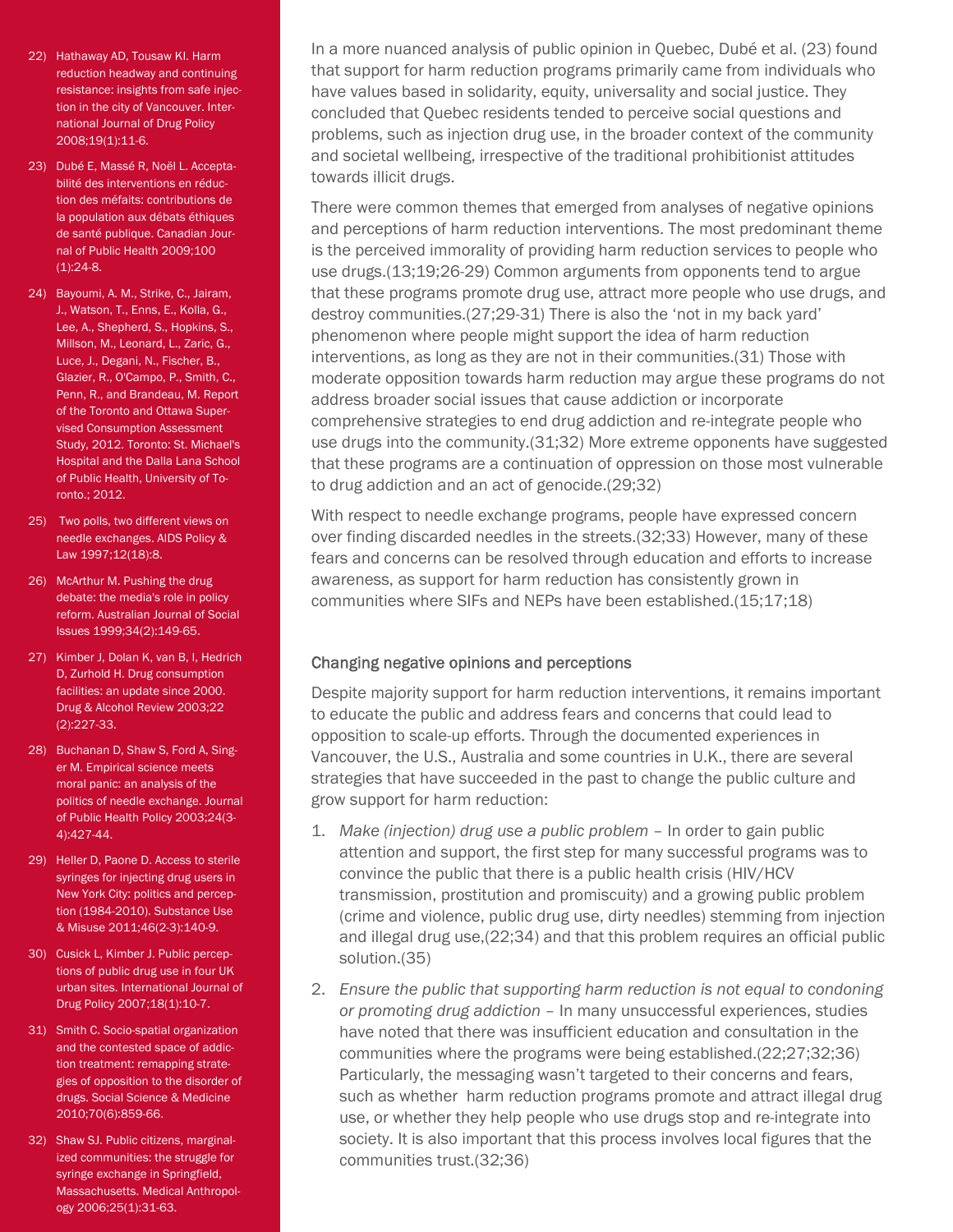- 3. *Elicit public endorsement from respected (local) people and groups In one* American survey, the endorsement of NEPs by the American Medical Association directly altered the poll results positively.(19) Similarly, the endorsement by public figures (including politicians, bureaucrats and academics) and medical or human rights-based organizations has had similar effects in other communities and countries.(22;34)
- 4. *Fend off bad press and watch out for negative portrayals in the media*  In some studies and commentaries, the media has been blamed to be a significant part of the drug problem and for the lack of public support for harm reduction interventions.(19;26;32;37) In some successful experiences, there was direct engagement among harm reduction advocates with the media, including commentary writing and letters to the editors.(35;38) Furthermore, support from local newspapers can have an effect on public opinion.(35)
- 5. *Claim the moral high ground*  The arguments for harm reduction approaches should not be based solely on science and public health.(28) Confrontation with opponents of harm reduction interventions requires that supporters claim the moral high ground based on human rights— people who use drugs, much like other citizens, have equal rights to health and access to necessary health care and services, which include such interventions as NEPs and SIFs.(28;39)
- 6. *Humanize* The public needs to feel connected to those who would benefit from harm reduction interventions. This means the gap between "us" and "them" must be bridged. Efforts should be made to 'humanize' people who use drugs – they are someone's parent, son, daughter, brother or sister, just like everyone else (22;23;35;39)

#### Factors That May Impact Local Applicability

Although there have been common themes emerging in the opposition against harm reduction interventions, it is important that attempts to counter it should be tailored towards the context of each community.(36) For example, many strategies that worked in Vancouver, B.C., might not work in Ontario. The drug problem in Vancouver is highly visible in its downtown area, and thus, it is not difficult to convince the public that this is a growing public problem. However, the problem is not as visible in Ontario, which could create different challenges for advocates here. Furthermore, the overall public opinion in Ontario is not as supportive towards harm reduction strategies as in British Columbia, as shown by the 2012 TOSCA report.(24) The TOSCA report also showed that different stated goals of establishing SIFs garner different amounts of public support, thus, it is important that the goals are properly tailored and communicated to the community.

The strategies for changing public opinions and perceptions found in this review were similar to those identified by the HomeComing Community Choice Coalition in their 2005 guide for Ontario's supportive housing provider, Yes, in my backyard. (40) Although harm reduction interventions and their facilities are distinct from supportive and social housing, the challenges and opposition presented by introducing these amenities into a community are quite similar. In their guide, the Coalition identified several main strategies for changing local communities' opinions and perceptions of new social housing developments: "enlist the support of the local councilor and planner at the outset"; "explain the human rights issues to supporters"; "never accuse opponents of being "not in my backyarders" or bigots"; "answer all questions with cheerful confidence"; and "stick to your principles". The advice in their guide could be translated into applicable strategies for inducing cultural change towards harm reduction in Ontario.

- 33) Lawrence Thompson Strategic Consulting. A review of needle exchange programs in Saskatchewan, prepared for the Population Health Branch of Saskatchewan Ministry of Health. Saskatoon: Lawrence Thompson Strategic Consulting; 2008.
- 34) Csete J, Grob PJ. Switzerland, HIV and the power of pragmatism: lessons for drug policy development. International Journal of Drug Policy 2012;23(1):82-6.
- 35) Small D, Palepu A, Tyndall M. The establishment of North America's first state sanctioned supervised injection facility: A case study in cultural change. International Journal of Drug Policy 2006;17(2):73- 82.
- 36) Downing M, Riess TH, Vernon K, Mulia N, Hollinquest M, McKnight C et al. What's community got to do with it? Implementation models of syringe exchange programs. AIDS Education & Prevention 2005;17 (1):68-78.
- 37) Korner H, Treloar C. Needle and syringe programmes in local media: 'needle anger' versus 'effective education in the community'. International Journal of Drug Policy 2003;15(1):46-55.
- 38) Farfard P. Public health understandings of Policy and Power: lessons from INSITE. Journal of Urban Health 2012;May 2012.
- 39) Ben-Ishai E. Responding to vulnerability: the case of injection drug use. International Journal of Feminist Approaches to Bioethics 2012;5(2):39-63.
- 40) HomeComing Community Choice Coalition. Yes, in my backyard. Toronto: HomeComing Community Choice Coalition; 2005.